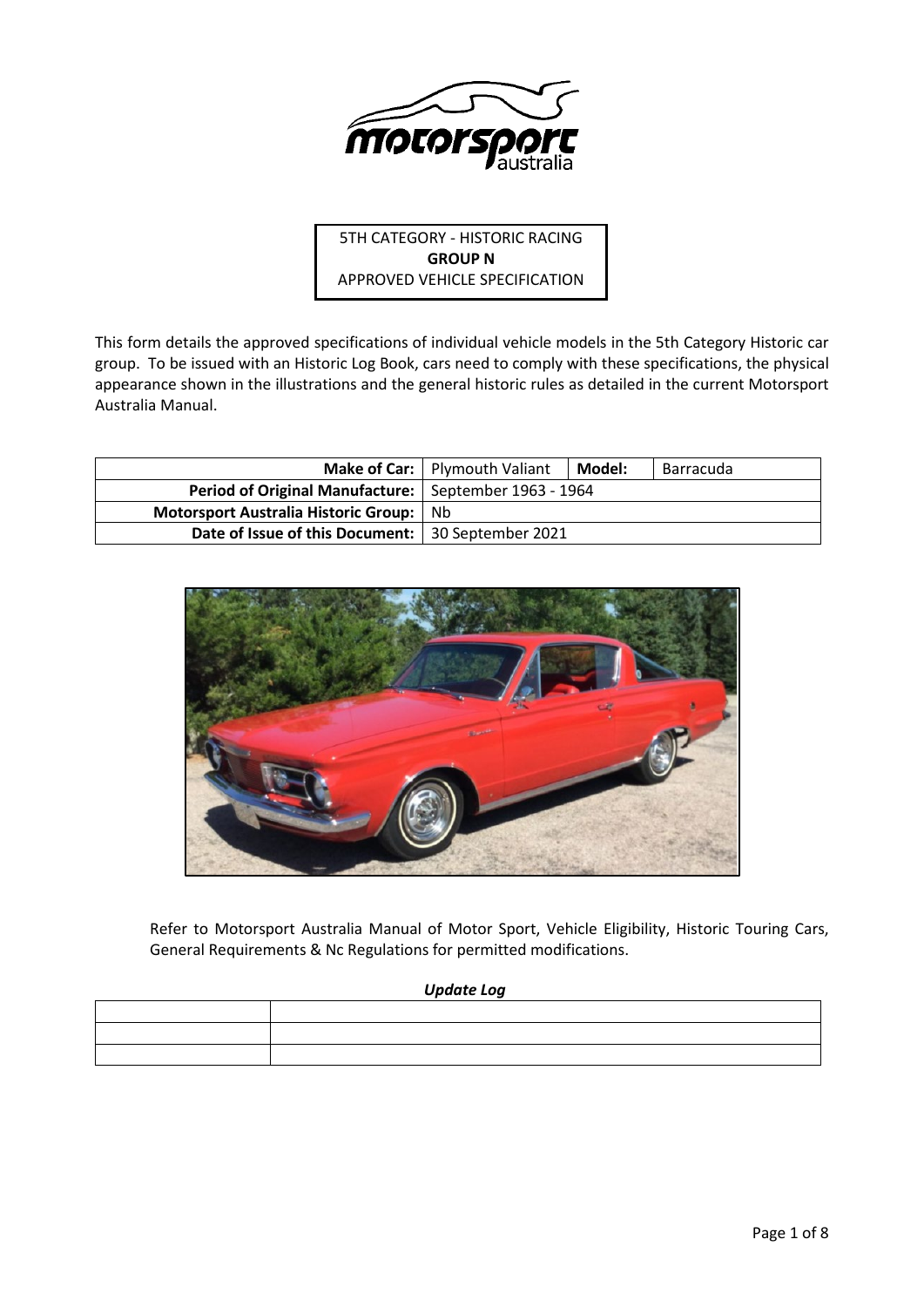## *1.1. CHASSIS*

| <b>Description:</b>             | Unitary construction         |
|---------------------------------|------------------------------|
| <b>Period of Manufacture:</b>   | September 1963 - 1964        |
| <b>Manufacturer:</b>            | Chrysler                     |
| <b>Chassis Number From:</b>     | 1000001 - 135403             |
| <b>Chassis Number location:</b> | Left Front Door Hinge Pillar |
| Material:                       | Steel                        |
| <b>Comments</b>                 | None                         |

#### *1.2. FRONT SUSPENSION*

| Description:                  | Independent - upper wishbone & lower arm with castor rod |  |             |     |  |
|-------------------------------|----------------------------------------------------------|--|-------------|-----|--|
| <b>Spring Medium:</b>         | Torsion bar                                              |  |             |     |  |
| Damper Type:                  | Adjustable:<br>Telescopic<br>No                          |  |             |     |  |
| Anti-sway bar:                | No                                                       |  | Adjustable: | N/A |  |
| <b>Suspension adjustable:</b> | Caster, camber, ride height<br>Method:<br>Yes            |  |             |     |  |
| <b>Comments:</b>              | Refer to Appendix A                                      |  |             |     |  |

# *1.3. REAR SUSPENSION*

| Description:                  | Live rear axle                         |         |     |  |  |
|-------------------------------|----------------------------------------|---------|-----|--|--|
| <b>Spring Medium:</b>         | Semi elliptical leaf                   |         |     |  |  |
| Damper Type:                  | Adjustable:<br><b>Telescopic</b><br>No |         |     |  |  |
| Anti-sway bar:                | N/A<br>Adjustable:<br>No               |         |     |  |  |
| <b>Suspension adjustable:</b> | No                                     | Method: | N/A |  |  |
| <b>Comments:</b>              | Refer to Appendix A                    |         |     |  |  |

## *1.4. STEERING*

| Type:                 | Recirculating ball | Make: | Chrysler |
|-----------------------|--------------------|-------|----------|
| <b>Power steering</b> | Optional           |       |          |
| <b>Comments</b>       | <b>None</b>        |       |          |

## *1.5. BRAKES*

|                               | <b>Front</b>            | Rear                  |
|-------------------------------|-------------------------|-----------------------|
| Type:                         | Disc or Drum            | Drum                  |
| <b>Dimensions:</b>            | Disc - 279.4 mm x 56 mm | Drum - 229 mm x 56 mm |
|                               | Drum $-229$ mm x 56 mm  |                       |
| <b>Material of drum/disc:</b> | Cast iron               | Cast iron             |
| No. cylinders/pots per wheel: | $Disc - One$            | One                   |
|                               | Drum - Two              |                       |
| <b>Actuation:</b>             | Hydraulic               | Hydraulic             |
| <b>Caliper make:</b>          | <b>Kelsey Hayes</b>     |                       |
| <b>Caliper type:</b>          | Sliding                 |                       |
| <b>Material:</b>              | Cast iron               |                       |
| <b>Master cylinder make:</b>  | Girlock                 |                       |
| Type:                         | Tandem                  |                       |
| <b>Adjustable bias:</b>       | No                      |                       |
| <b>Servo Fitted:</b>          | Disc – Yes              |                       |
|                               | Drum - No               |                       |
| Comments:                     | None                    |                       |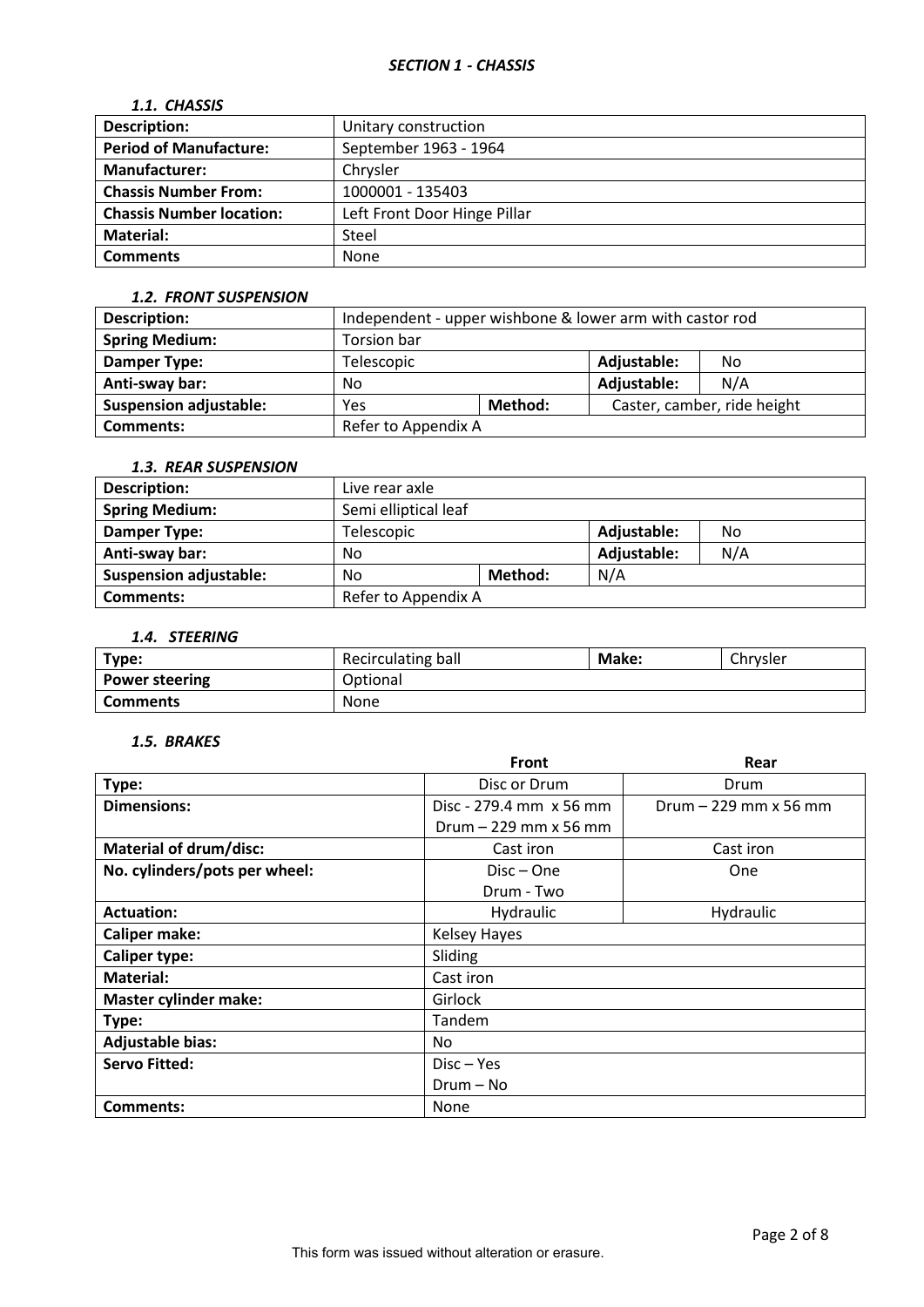## *2.1. ENGINE – 170 ci*

| Make:                           | Chrysler                                                                    |                         |         |  |  |
|---------------------------------|-----------------------------------------------------------------------------|-------------------------|---------|--|--|
| Model:                          | Slant 6                                                                     |                         |         |  |  |
| No. cylinders:                  | Six                                                                         | Configuration:          | In line |  |  |
| <b>Cylinder Block-material:</b> | Cast iron                                                                   | <b>Two/Four Stroke:</b> | Four    |  |  |
| <b>Bore - Original:</b>         | 86 mm                                                                       | <b>Max allowed:</b>     | 89.5 mm |  |  |
| Stroke - original:              | 79.3 mm                                                                     | <b>Max allowed:</b>     | 79.3 mm |  |  |
| <b>Capacity - original:</b>     | 2788 cc                                                                     | Max allowed:            | 3000 cc |  |  |
| <b>Identifying marks:</b>       | N/A                                                                         |                         |         |  |  |
| Cooling method:                 | Liquid                                                                      |                         |         |  |  |
| Comments:                       | Bore may be varied and/or stroke reduced to attain capacity limit for Class |                         |         |  |  |
|                                 | NbB - (3000 cc)                                                             |                         |         |  |  |

## *2.2. CYLINDER HEAD*

| Make:                     | Chrysler    |                    |              |          |       |
|---------------------------|-------------|--------------------|--------------|----------|-------|
| No. of valves/cylinder:   | Two         | Inlet:             | One          | Exhaust: | One   |
| No. of ports total:       | Twelve      | Inlet:             | <b>Six</b>   | Exhaust: | Six   |
| No. of camshafts:         | One         | Location:          | <b>Block</b> | Drive:   | Chain |
| <b>Valve actuation:</b>   |             | Pushrod and rocker |              |          |       |
| Spark plugs/cylinder:     | One         |                    |              |          |       |
| <b>Identifying marks:</b> | N/A         |                    |              |          |       |
| Comments:                 | <b>None</b> |                    |              |          |       |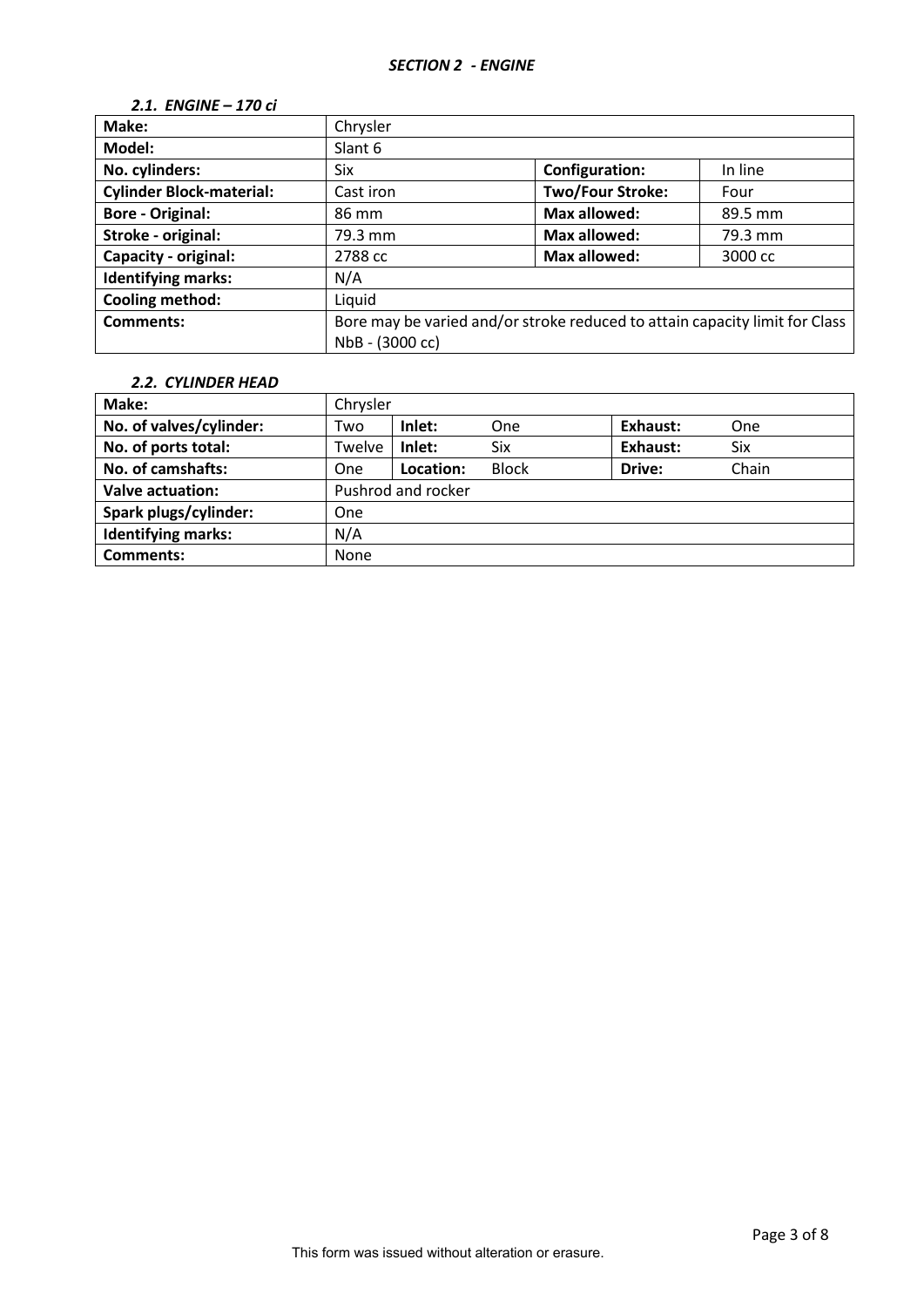# *2.1. ENGINE – 225 ci*

| Make:                           | Chrysler                                                                    |                         |          |  |  |  |
|---------------------------------|-----------------------------------------------------------------------------|-------------------------|----------|--|--|--|
| Model:                          | Slant 6                                                                     |                         |          |  |  |  |
| No. cylinders:                  | Six                                                                         | <b>Configuration:</b>   | In line  |  |  |  |
| <b>Cylinder Block-material:</b> | Cast iron                                                                   | <b>Two/Four Stroke:</b> | Four     |  |  |  |
| <b>Bore - Original:</b>         | 86 mm                                                                       | Max allowed:            | 89.5 mm  |  |  |  |
| Stroke - original:              | 104.7 mm                                                                    | Max allowed:            | 104.7 mm |  |  |  |
| Capacity - original:            | 3690 cc                                                                     | Max allowed:            | 4500 cc  |  |  |  |
| <b>Identifying marks:</b>       | N/A                                                                         |                         |          |  |  |  |
| Cooling method:                 | Liquid                                                                      |                         |          |  |  |  |
| <b>Comments:</b>                | Bore may be varied and/or stroke reduced to attain capacity limit for Class |                         |          |  |  |  |
|                                 | NbA2 - (4500 cc)                                                            |                         |          |  |  |  |

### *2.2. CYLINDER HEAD*

| Make:                     | Chrysler           |           |              |          |       |
|---------------------------|--------------------|-----------|--------------|----------|-------|
| No. of valves/cylinder:   | Two                | Inlet:    | One          | Exhaust: | One   |
| No. of ports total:       | Twelve             | Inlet:    | <b>Six</b>   | Exhaust: | Six   |
| No. of camshafts:         | <b>One</b>         | Location: | <b>Block</b> | Drive:   | Chain |
| <b>Valve actuation:</b>   | Pushrod and rocker |           |              |          |       |
| Spark plugs/cylinder:     | <b>One</b>         |           |              |          |       |
| <b>Identifying marks:</b> | N/A                |           |              |          |       |
| <b>Comments:</b>          | None               |           |              |          |       |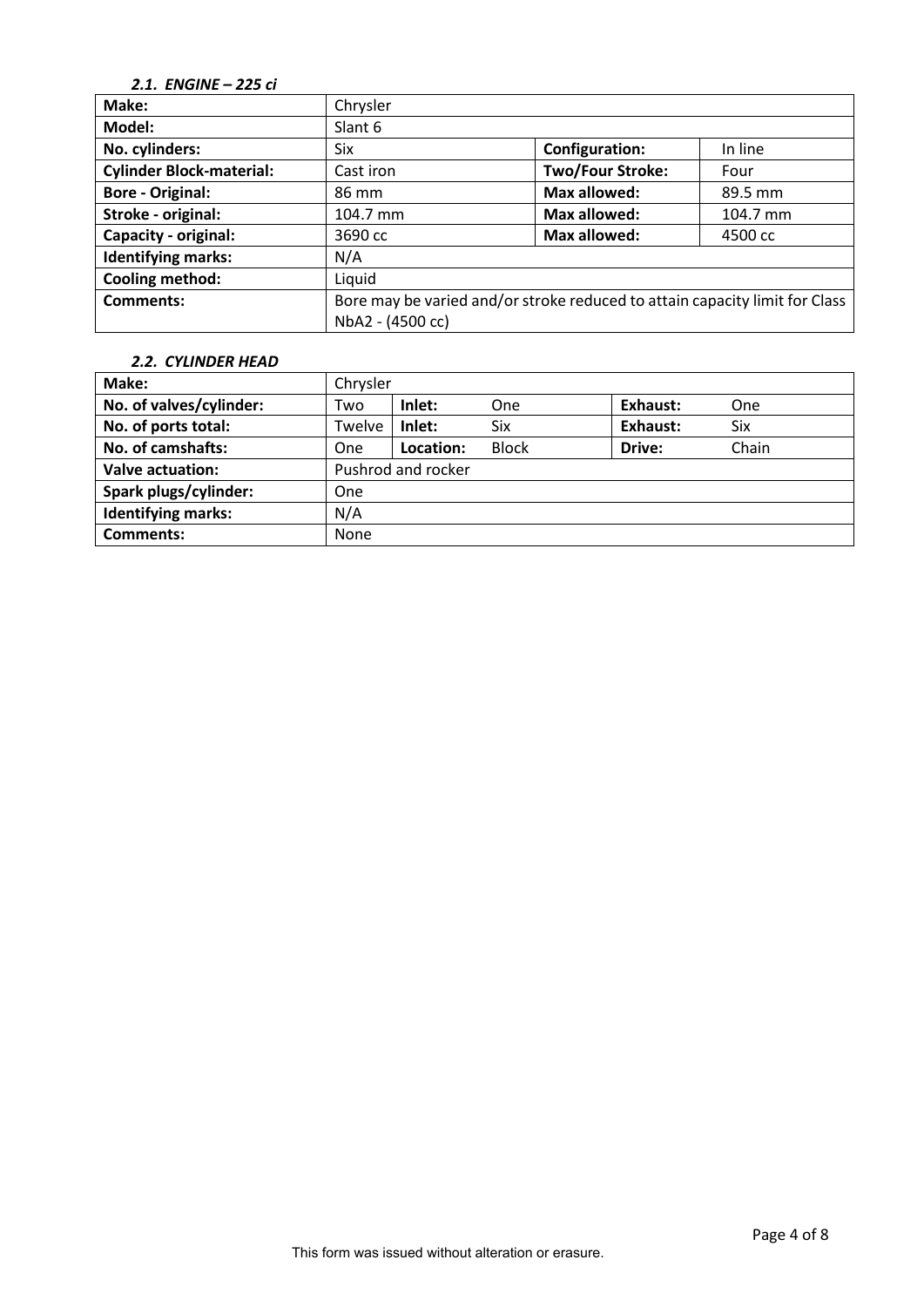# *2.1. ENGINE – 273 ci*

| Make:                           | Chrysler  |                                                                             |              |  |  |  |
|---------------------------------|-----------|-----------------------------------------------------------------------------|--------------|--|--|--|
| Model:                          | V8        |                                                                             |              |  |  |  |
| No. cylinders:                  | Eight     | <b>Configuration:</b>                                                       | <b>Vee</b>   |  |  |  |
| <b>Cylinder Block-material:</b> | Cast iron | <b>Two/Four Stroke:</b>                                                     | Four         |  |  |  |
| <b>Bore - Original:</b>         | 92.2 mm   | Max allowed:                                                                | Variable     |  |  |  |
| Stroke - original:              | 84.07 mm  | Max allowed:                                                                | 84.07 mm     |  |  |  |
| Capacity - original:            | 4477 cc   | <b>Max allowed:</b>                                                         | See comments |  |  |  |
| <b>Identifying marks:</b>       | N/A       |                                                                             |              |  |  |  |
| Cooling method:                 | Liquid    |                                                                             |              |  |  |  |
| <b>Comments:</b>                |           | Bore may be varied and/or stroke reduced to attain capacity limit for Class |              |  |  |  |
|                                 |           | NbA1 - (over 4500 cc)                                                       |              |  |  |  |

#### *2.2.CYLINDER HEAD*

| Make:                     | Chrysler |                    |              |          |       |
|---------------------------|----------|--------------------|--------------|----------|-------|
| No. of valves/cylinder:   | Two      | Inlet:             | One          | Exhaust: | One   |
| No. of ports total:       | Eight    | Inlet:             | Four         | Exhaust: | Four  |
| No. of camshafts:         | One      | Location:          | <b>Block</b> | Drive:   | Chain |
| <b>Valve actuation:</b>   |          | Pushrod and rocker |              |          |       |
| Spark plugs/cylinder:     | One      |                    |              |          |       |
| <b>Identifying marks:</b> | N/A      |                    |              |          |       |
| <b>Comments:</b>          | None     |                    |              |          |       |

## *2.3. LUBRICATION*

| Method:              | Wet sump | Oil tank location: | N/A |
|----------------------|----------|--------------------|-----|
| Dry sump pump type:  | N/A      | Location:          | N/A |
| Oil cooler standard: | No       | Location:          | N/A |
| Comments:            | None     |                    |     |

#### *2.4. IGNITION SYSTEM*

| Type:    | Points, coil & distributor                |
|----------|-------------------------------------------|
| Make:    | Chrysler                                  |
| Comments | Breakerless electronic ignition permitted |

### *2.5. FUEL SYSTEM*

| Carburettor Make - 170 and 225: | Carter                   | Model: | 2BBL          |
|---------------------------------|--------------------------|--------|---------------|
| Carburettor Make - 273:         | Model:<br>Carter<br>2BBL |        |               |
|                                 |                          |        | 4BBL optional |
| <b>Carburettor Number:</b>      | One                      |        |               |
| Size:                           | Various                  |        |               |
| <b>Fuel injection Make:</b>     | N/A                      | Type:  | N/A           |
| Supercharged:                   | No.                      | Type:  | N/A           |
| Comments:                       | None                     |        |               |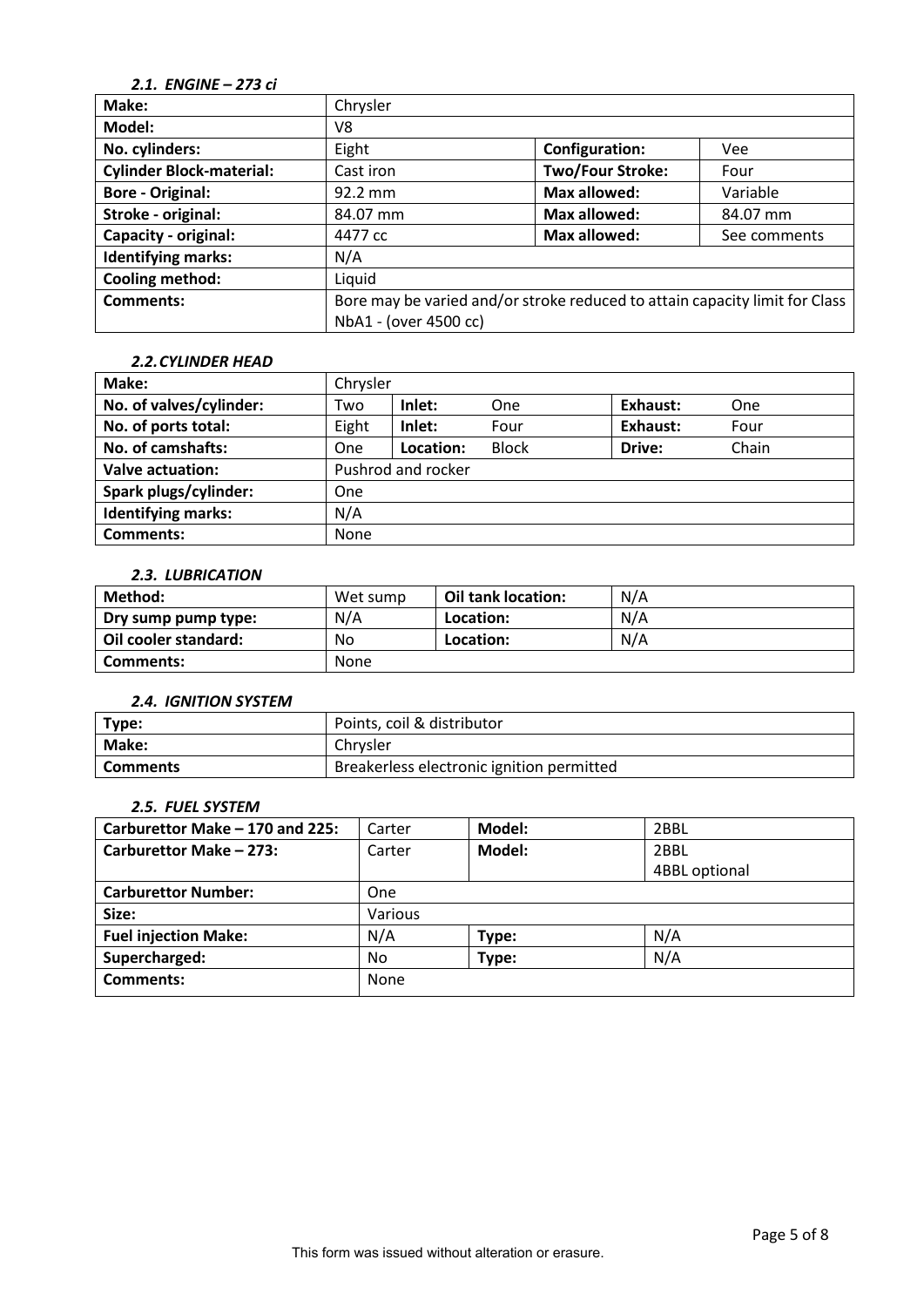#### *3.1. CLUTCH*

| Make:                 | Chrysler             |
|-----------------------|----------------------|
| Type:                 | Dry plate            |
| Diameter:             | 235 mm               |
| <b>No. of Plates:</b> | One                  |
| <b>Actuation:</b>     | Mechanical - linkage |
| <b>Comments:</b>      | None                 |

# *3.2. TRANSMISSION*

| Type:                                | Synchromesh                                                              |
|--------------------------------------|--------------------------------------------------------------------------|
| Make:                                | Chrysler A-833                                                           |
| <b>Gearbox location:</b>             | Behind engine                                                            |
| No. forward speeds:                  | Four                                                                     |
| <b>Gearchange type and location:</b> | Floor lever                                                              |
| Case material:                       | Cast iron                                                                |
| <b>Identifying marks:</b>            | Front input bearing retainer (snout) or the extension housing/tailshaft. |
| <b>Comments:</b>                     | 3 speed manual and 3 speed automatic are also available                  |

### *3.3. FINAL DRIVE*

| Make:                     | Chrysler   | Model: | <b>BW</b> |
|---------------------------|------------|--------|-----------|
| Type:                     | Live axle  |        |           |
| <b>Ratios:</b>            | Various    |        |           |
| <b>Differential type:</b> | Hypoid LSD |        |           |
| Comments:                 | None       |        |           |

# *3.4. TRANSMISSION SHAFTS (EXPOSED)*

| Number:      | One                                  |
|--------------|--------------------------------------|
| Location:    | Gearbox to final drive               |
| Description: | Open tail shaft with twin uni joints |
| Comments:    | <b>None</b>                          |

### *3.5. WHEELS & TYRES*

| <b>Wheel type - Original:</b>  |                           |                            | <b>Material - Original:</b> |                        |
|--------------------------------|---------------------------|----------------------------|-----------------------------|------------------------|
| Wheel type - Allowed:          |                           | <b>Material - Allowed:</b> |                             |                        |
| <b>Fixture method:</b>         |                           | No. studs:                 |                             |                        |
| Wheel dia. & rim width         | <b>FRONT</b>              |                            |                             | <b>REAR</b>            |
| Original:                      | $5'' \times 14''$         |                            | $5'' \times 14''$           |                        |
|                                | $V8 - 5'' \times 14''$    |                            |                             | $V8 - 5'' \times 14''$ |
| <b>Allowed</b>                 | $6'' \times 15''$         |                            |                             | $6'' \times 15''$      |
| <b>Tyre Section:</b>           |                           |                            |                             |                        |
| Allowed:                       | Refer approved tyre list. |                            |                             |                        |
| <b>Aspect ratio - minimum:</b> | 60% minimum aspect ratio. |                            |                             |                        |
| <b>Comments:</b>               | None                      |                            |                             |                        |
|                                |                           |                            |                             |                        |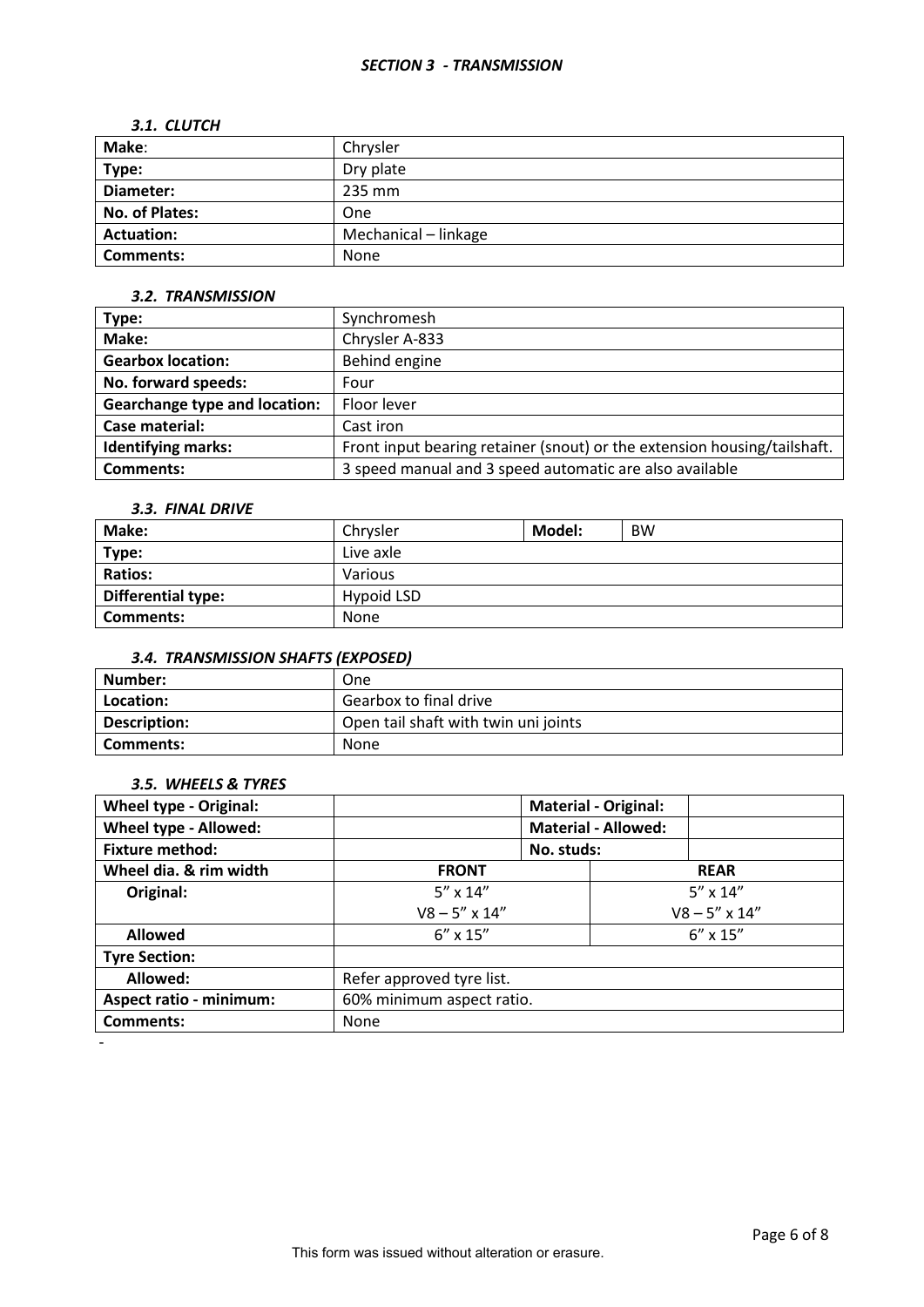#### *4.1. FUEL SYSTEM*

| <b>Tank Location:</b> | Rear                | Capacity: | 80 litres |
|-----------------------|---------------------|-----------|-----------|
| Fuel pump, type:      | Mechanical on block | Make:     | Various   |
| Comments:             | None                |           |           |

#### *4.2. ELECTRICAL SYSTEM*

| Voltage:                 | ∸                  | <b>Alternator fitted:</b> | Alternator |
|--------------------------|--------------------|---------------------------|------------|
| <b>Battery Location:</b> | Engine compartment |                           |            |
| Comments:                | None               |                           |            |

#### *4.3. BODYWORK*

| Type:            | Sedan       | <b>Material:</b> | Steel |
|------------------|-------------|------------------|-------|
| No. of seats:    | Four        | No. doors:       | Two   |
| <b>Comments:</b> | <b>None</b> |                  |       |

#### *4.4. DIMENSIONS*

| <b>Track - Front:</b> | 1420 mm | Rear:                  | 1412 mm |
|-----------------------|---------|------------------------|---------|
| Wheelbase:            | 2692 mm | <b>Overall length:</b> | 4775 mm |
| Dry weight:           | 1136 kg |                        |         |
| Comments:             | None    |                        |         |

## *4.5. SAFETY EQUIPMENT*

Refer applicable Group Regulations